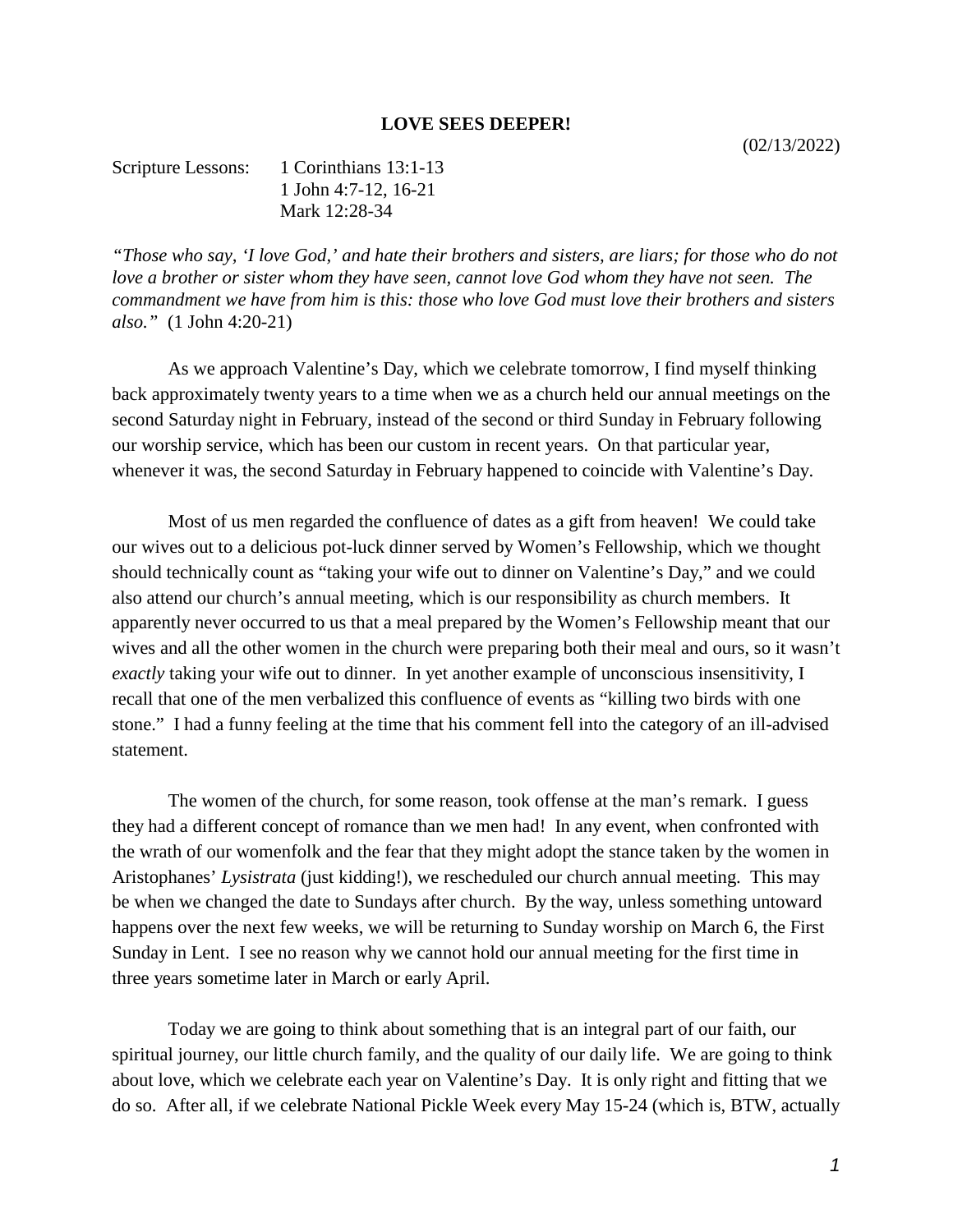10 days, not a week), and if we celebrate National Pancake Month every February, we can certainly set aside one day a year, February 14, to celebrate the mysterious healing and reconciling power of love.

By the way, I don't know if you have noticed, but the word "lent" is contained within the word "valentine." I'm not exactly sure what my point is in saying this. Just saying...

We have all heard the saying that "love is blind." To a certain extent this is true. I'm sure we can think of relationships that seem so right to the two people who are head over heels in love but seem so obviously wrong to everyone else. Even though this saying can be true in certain cases, the opposite is also true. Love may be blind, but it also can help us to see more clearly. It can help us to see more deeply.

If you experience love in your life, you see the world differently; you see a different world. This is also true of our religious faith. If you experience the reality of God in your life, you see the world differently; you see a different world. Your experience makes a profound difference in your perception, your beliefs about life, your relationships, your values, and even in your understanding of your meaning in life.

We are slowly coming to realize that our old understanding of perception, the belief that visual perceptions are simply stimulations on the retina of the eye, the passive recording of sensory images from the outside world, is simplistic. We know that several persons may perceive the same object or event quite differently. We move out to the world in our seeing. We structure the reality we experience. We see through our own eyes, through glasses colored by who we are and by the experiences we have had in life. Quantum physics has demonstrated that the observer, that the act of observation in scientific experiments has an effect on the observed, even at the level of sub-atomic particles.

To a certain extent, perhaps to a great extent, we shape the reality we perceive. To a certain extent, perhaps to a great extent, we create the world in which we live. The way we perceive something has a profound effect on how we respond to it. If this is the case, as it certainly seems to be, then it might be helpful to reflect on what it would mean to see through the eyes of love.

## *First, what would it mean to see yourself through the eyes of love?*

You may find it difficult to love yourself in a healthy way. Perhaps you were not loved as a child, or perhaps the love your parents felt for you was not communicated to you in a way that registered as love. You may believe that love is conditional, that you are not loved for who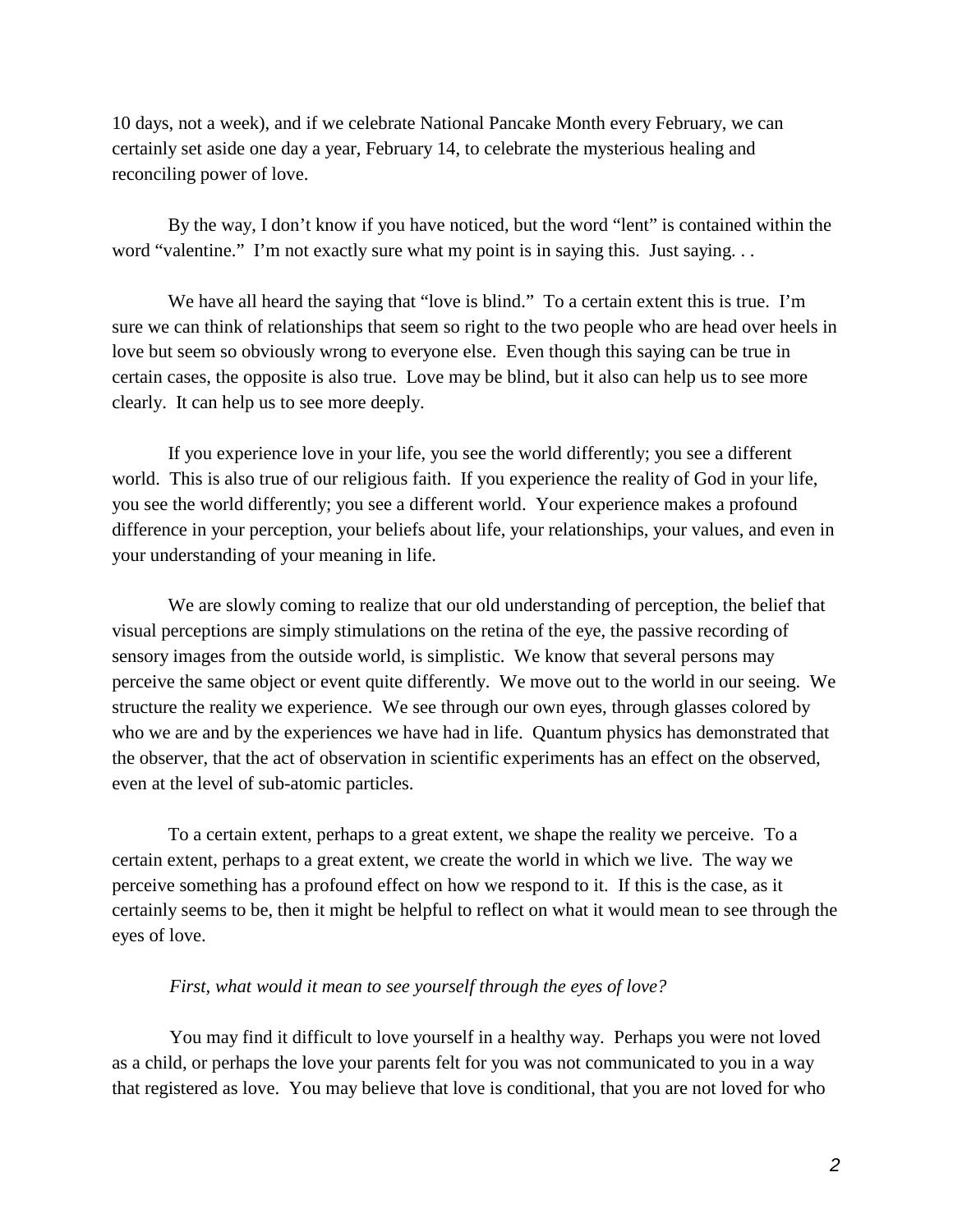you are but only for what you do. In your desire to be loved, to meet the expectations, to match the ideals of one or both of your parents, you may have adopted or internalized such high standards for yourself that you are always falling short. You may focus predominantly on your failures and shortcomings, while your strengths and gifts drift out of your perceptual field and then out of your memory bank.

Jesus teaches us, he leads us to a deeper kind of love when he said that we should love our neighbor as ourselves. He did not say we should love our neighbor and hate ourselves. He did not say that everyone is important except us. Some of us seem to feel that God can forgive everyone, accept everyone, and love everyone but us. We need to see ourselves as God sees us, through the eyes of love. This is what happens when love brings us to a deeper understanding and perception of ourselves.

## *Second, what would it mean to see others through the eyes of love?*

William James, the great American psychologist and educator, in his book *Talks to Teachers on Psychology and to Students on Some of Life's Ideals*, describes the difference between eyes that see with love and eyes that do not. James writes:

*Every Jack sees in his own particular Jill charms and perfections to the enchantment of which we stolid onlookers are stone-cold. And who has the superior view of the absolute truth, he or we? Who has the more vital insight into the nature of Jill's existence as a fact? Is he in excess, being in this matter a maniac? Or are we in defect, being victims of a pathological anaesthesia as regards Jill's magical importance?*

*Surely the latter; surely to Jack are the profounder truths revealed; surely Jill's palpitating little life-throbs are among the wonders of creation, are worthy of this sympathetic interest; and it is to our shame that the rest of us cannot feel like Jack. For Jack realizes Jill concretely, and we do not. He struggles toward a union with her inner life, divining her feelings, anticipating her desires, understanding her limits as manfully as he can, and yet inadequately too, for he is afflicted with some blindness even here. Whilst we, dead clods that we are, do not even seek after these things, but are contented that the portion of eternal fact named Jill should be for us as if it were not.*

*Jill, who knows her inner life, knows that Jack's way of taking it--so importantly--is the true and serious way; and she responds to the truth in him by taking him seriously too. May the ancient blindness never wrap itself about either of them again! Where would any of us be, were there no one willing to know us as we really are or ready to repay us for our insight by making recognizant return? We ought, all of us, to realize each other in this intense, pathetic, and important way. (p. 266)*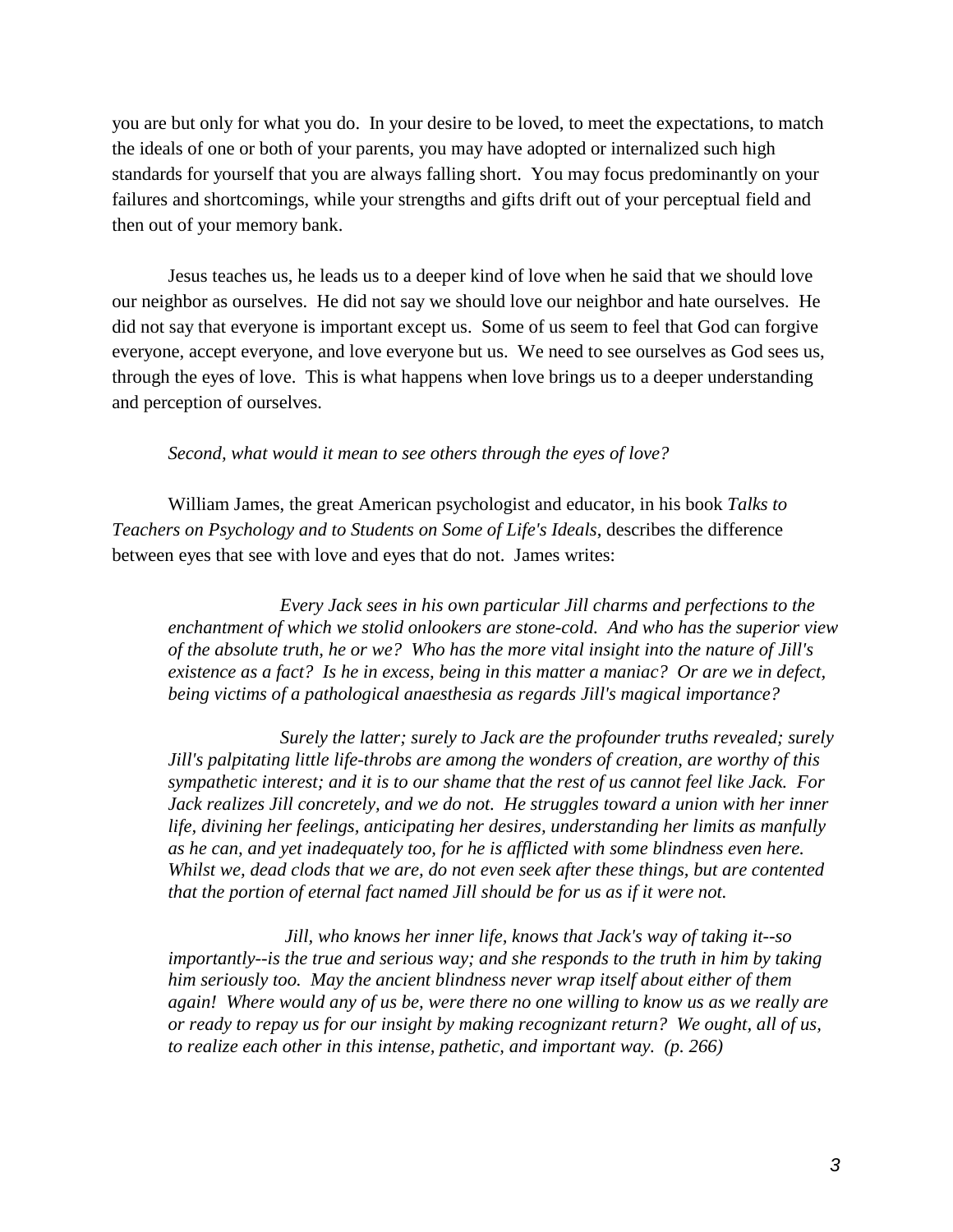When we love someone, we see them in a different way. Our perception then shapes our relationship. The apostle Paul tells us that when we love we will find ourselves becoming more patient, more kind. We will be less jealous and possessive. We will be able to give in graciously and not insist on our own way. We will have hope, even in dark times, and we will be able to endure struggles that would destroy those who do not love. This reminds me of a saying that I saw several years ago on a plaque in an antique store in Lawrence: "Marriage is a relationship between two imperfect people who don't give up on each other."

In our everyday lives, the choice is often not between love and hate, but between love and indifference. Martin Buber, the Jewish theologian, describes this as the difference between an "I-Thou" relationship and an "I-It" relationship.

The detached objectivity of "I-It" relationships has been overvalued in our culture. Men have paid the price for this in their retarded psychological development. Cool, detached objectivity was taught as the "professional" way for physicians, nurses, and psychotherapists to treat those under their care. But cool, detached objectivity does not build relationship, and loving, caring relationship is just as important as technology or technique in the healing process.

The existentialist philosopher Friedrich Nietzsche has said, "Cold gray eyes do not know the value of things." If you don't believe this, try looking at your spouse, your children, your friends, your pastor, or your church with cold gray eyes. See how quickly it will kill the relationship! Try looking at immigrants, at refugees, at the Uyghurs who are the victims of an ongoing genocide in China, at the women and girls who are again being persecuted by the Taliban in Afghanistan with cold gray eyes and see if it will move you to respond.

Think what a difference it would make if we viewed our earth as a living organism and all the peoples of the world as our brothers and sisters! Our beliefs shape our perceptions; our perceptions shape our understanding; and our understanding shapes our response. This is why it is important that we view the events of our life and life itself through the eyes of love.

## *Finally, what would it mean to see God through the eyes of love?*

Jesus tells us that the first and greatest commandment is the commandment to love. He tells us that the ultimate spiritual discipline is to love the Lord our God with all our heart, mind, soul, and strength. This is all we need to do. As Saint Augustine said in his simple but deeply profound moral code, "Love God and do whatever you like." Augustine knew that if we really love God with all our heart, mind, soul, and strength, only good deeds will flow from us!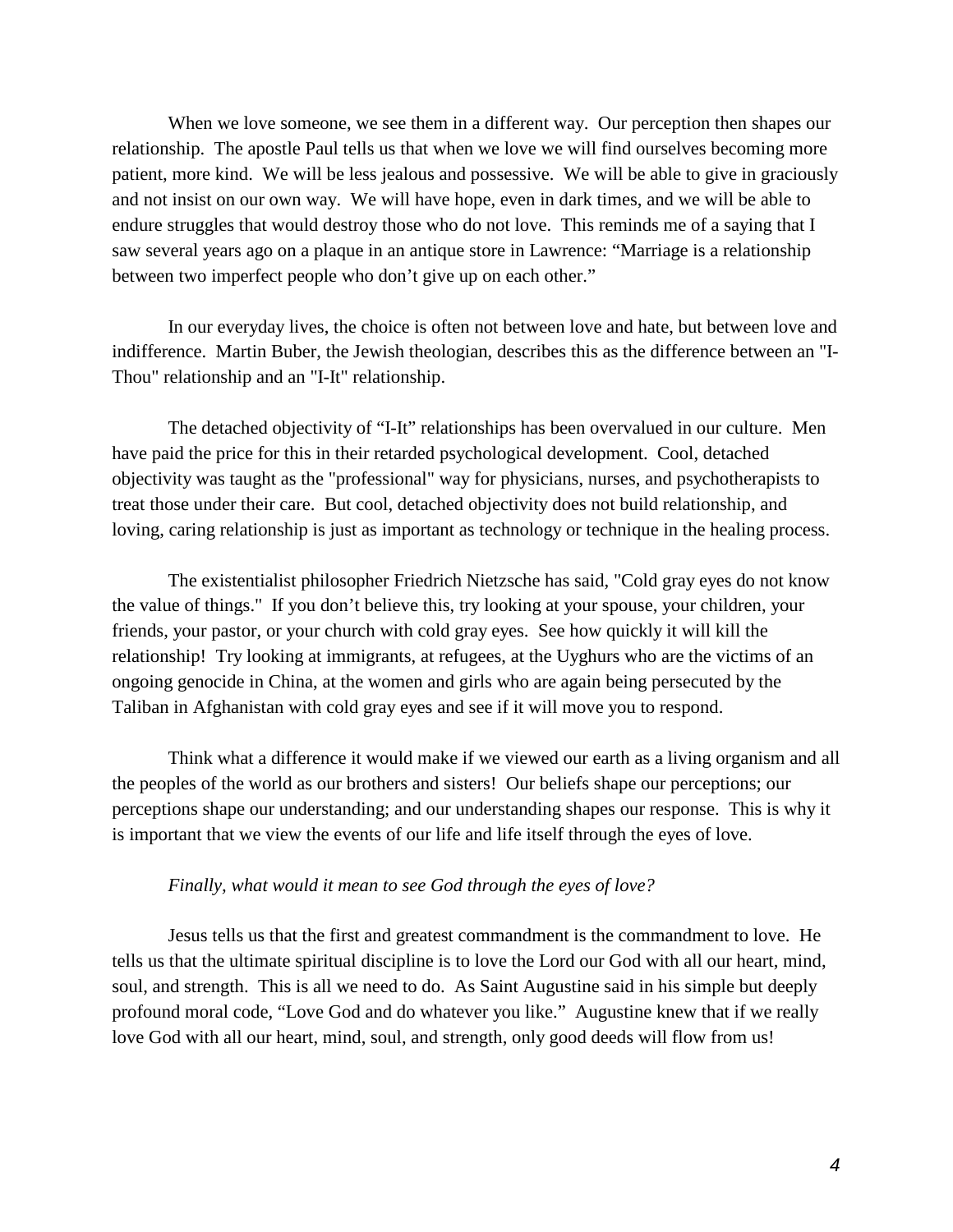The only way we can know each other, truly know each other as each of us deserves and desperately needs to be known, is to love each other as Jack loves Jill. The only way we can know God, can truly know God as an intimate part of our lives, is to love and trust God as Jesus loved and trusted God.

There is something mysterious about this love we celebrate on Valentine's Day. It bridges the gap between two people. It spans the gulf between two worlds. Love transcends and gives rise to knowledge in our relationship with others and in our relationship with God. It helps us to see deeper into everything, into everyone. The more we love someone, the clearer our perception of him/her becomes. The clearer our perception of someone, the better we know him/her. Love is greater than faith and hope, for love unites us with others and with God.

This evening, as we gather around our televisions to watch the Super Bowl, as we New Englanders try to adjust to the unusual experience of watching two teams, neither of which is the Patriots, take the field for the big game, I am hoping that, as they did several years ago, NBC will take us on a walk down memory lane, bringing back some of the great Super Bowl commercials of the past fifty-five years. The last time they did this, it brought back a lot of memories.

Do you remember the commercial where Mean Joe Green of the Pittsburgh Steelers tosses his jersey to the little boy who has just shared his Pepsi with him? That one still gets me! Compared with some of the great commercials from years past, I suspect that this year's, which may contain a skit where a man running for office in Arizona shoots President Biden, Kamala Harris, and Nancy Pelosi, will not live up some of the great ads of the past. Last year, as I recall, the best ones were holding up a social issue in an act of consciousness raising, not trying to sell us some product we don't really need.

The commercial from the past, from many years ago, that has touched me most deeply is an advertisement for an agency that provides services to the handicapped. In it a little boy is staring through the bars of a cage at a little dog. The owner of the dog pound tells the boy that he doesn't want that dog; that dog is partially blind. What he wants is a good dog, a dog that is not handicapped. The little boy doesn't budge. He continues to stare through the bars of the cage at a cute little one-eyed dog that is looking up at him.

The next scene is the little boy happily carrying the partially blind dog out of the pound. The camera slowly pans down to the little boy's legs. One of his legs is artificial, mechanical from the knee down. *The little handicapped boy is lovingly carrying home the little handicapped dog.* The caption across the screen reads, "We need to develop the ability to see past the disability."